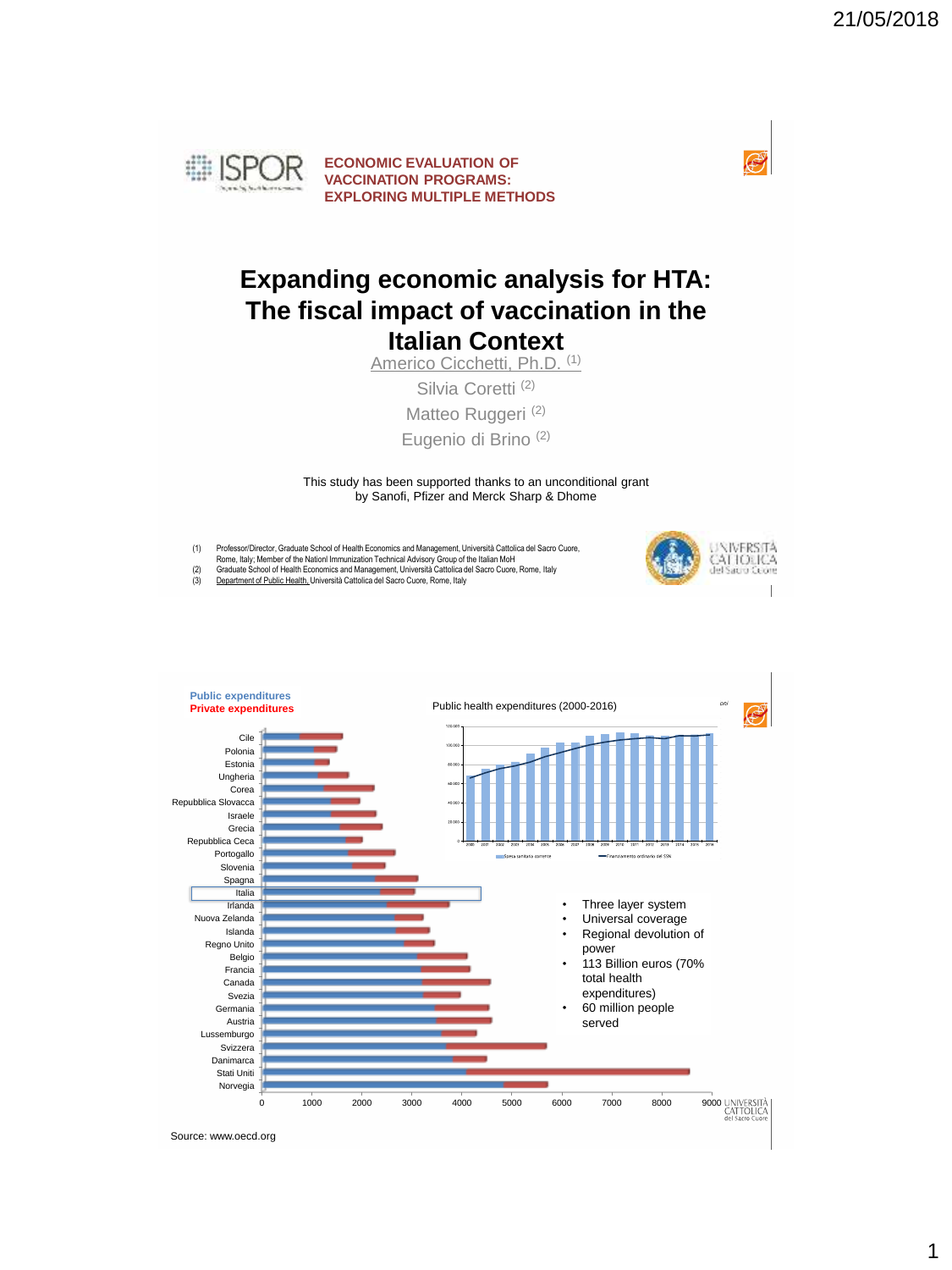# **Prevention and Vaccination**

- 5% of the global NHS (113bln€) budget is devoted to prevention;
- Meanwhile  $318$ mln  $\in$  (1,4% of the global expenditures) is dedicated to vaccination;
- The recent National Vaccination Plan (2017-19) identifies vaccination calendar to be covered by the NHS budget;
- Multiple HTAs has been developed to support de definition of the vaccination strategies and calendar
- An increase of 186 Mln€ is expected in three years mainly due to the itroduction of new compulsory vaccinations for kids;
- Active political discussion regarding the extension of the coverage of immunization strategies for adults (e.g. flu vaccination) in underway;





• The objective of the biennial research program is to estimate the value generated for the entire economic and social system by immunization programs in the adult population of working age for three diseases preventable through vaccination:

| <b>Condition</b>     | <b>Key words</b>                                          |
|----------------------|-----------------------------------------------------------|
| <b>Herpes Zoster</b> | Herpes, Zoster, Varicella Zoster, Post herpetic neuralgia |
| Pneumococco          | Streptococcus pneumoniae, Pneumococcal Virus              |
| Influenza            | Influenza Virus                                           |

- The overall objective was divided into two sub-objectives:
	- realization of a cost-of-illness analysis (direct health costs and indirect costs) related to the three areas of pathology, influenza, shingles, and IPD, completed in 2016;
	- development of the model for estimating the economic and social value of immunization programs (so-called "fiscal impact" model) implemented in 2017. università<br>Cattolica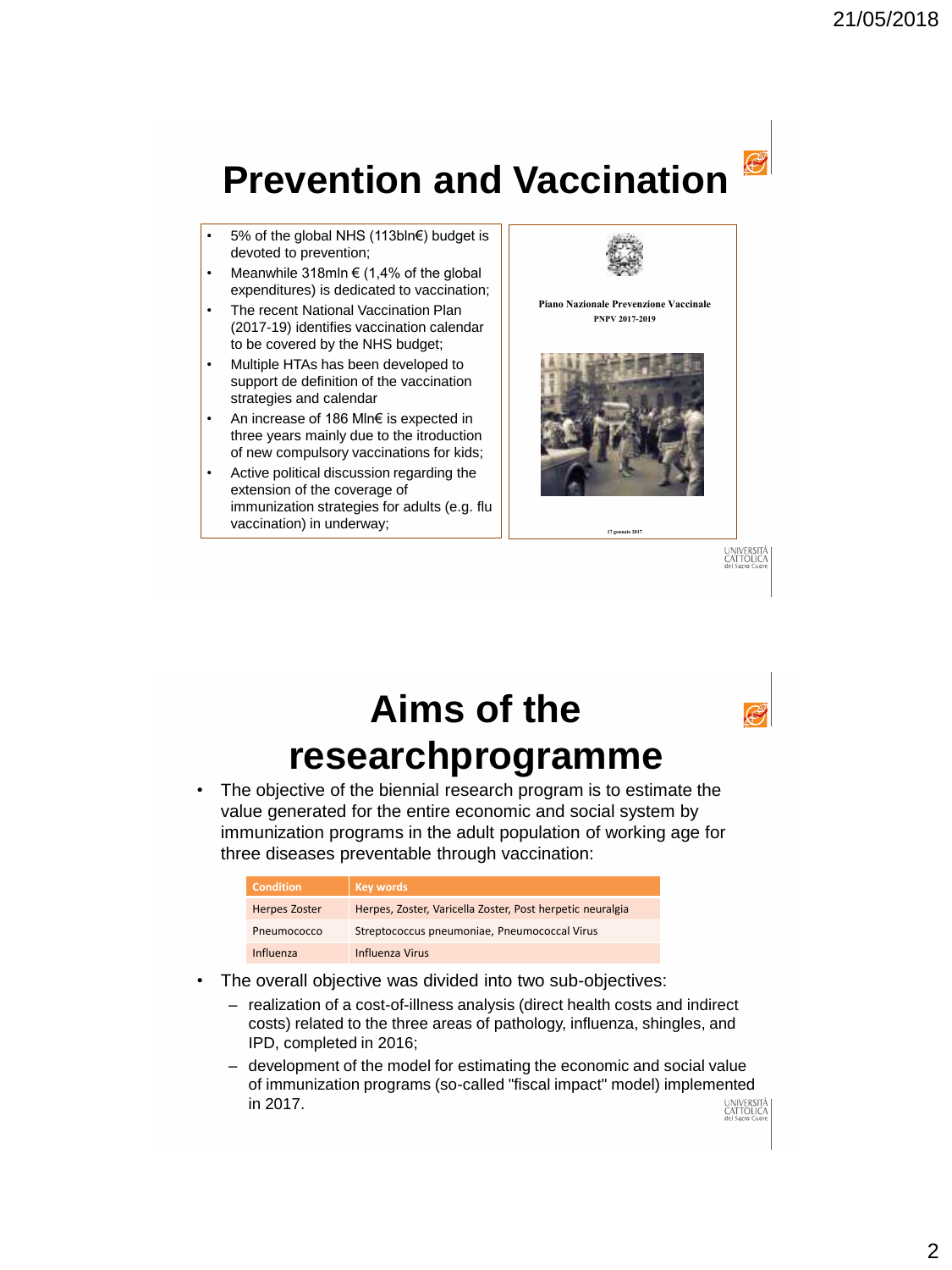

### **Fiscal Impact: Conceptual Framework**

- Poor health states resulting in premature mortality, disability, early retirement, or reduced labor force participation will reduce taxes paid to governments.
- Health conditions that increase life expectancy will increase tax revenues but also transfer costs for governments.
- Tax revenues forgone and increased transfer payments represent real costs to government.

These aspects are often overlooked in the traditional costeffectiveness framework

6

universitä<br>Cattouca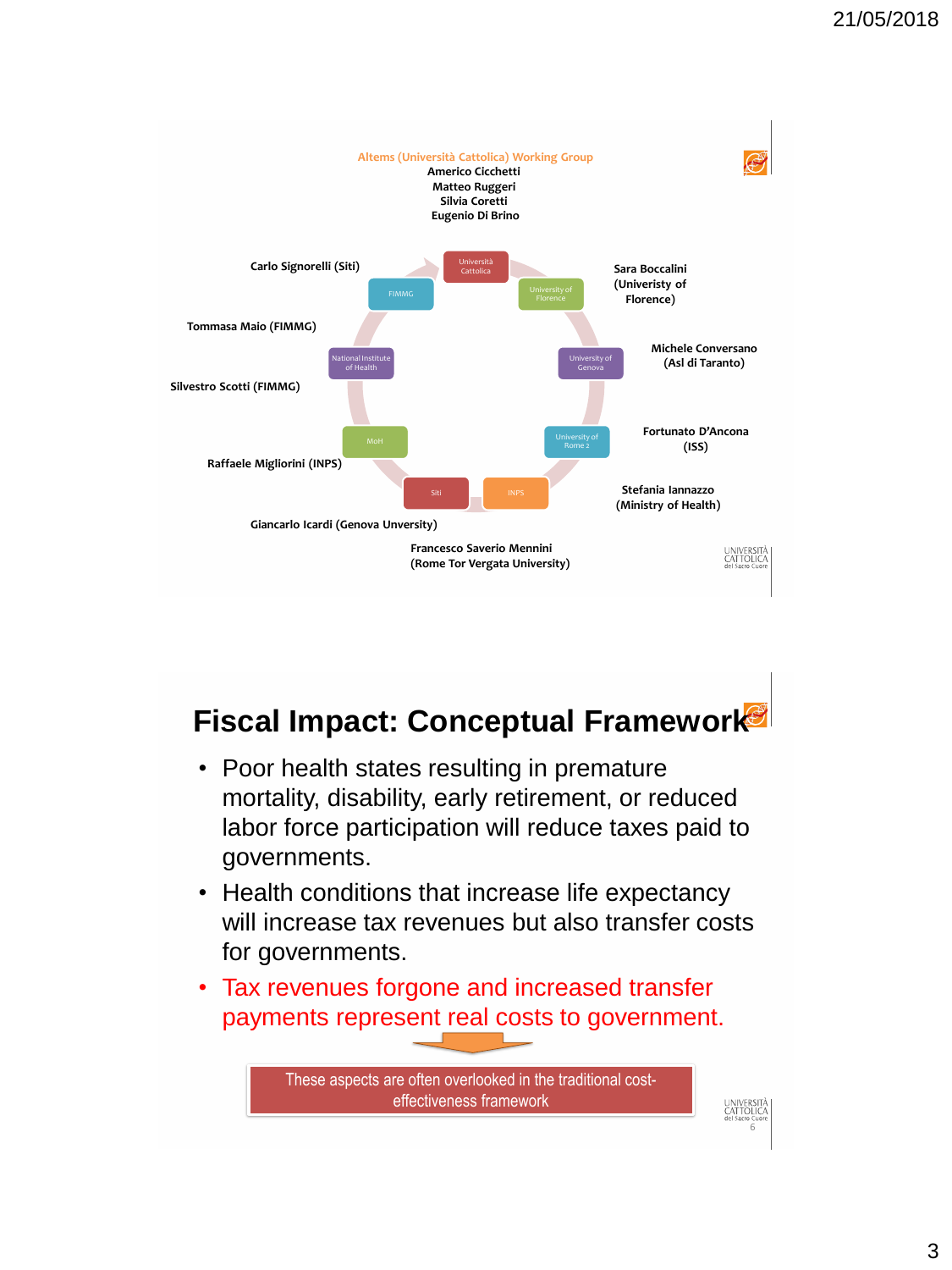

## **Main methodology**

- Human capital approach (estimation of the number of days lost);
- Estimated cost of social security (supported by INPS, National Institute for Social Security after the 4th day of illness);
- Estimation of the reduction in taxable income on the part of workers applying income brackets to the average gross salary in Italy;
- Simulations based on reduction of number of infected workers against vaccination extension;
- Probabilistic sensitivity analysis on uncertain parameters

#### **Table 1. Italian personal income taxation (IRPEF**

| tax rates ncome Brakets     | <b>Percentage + fixed</b>           |
|-----------------------------|-------------------------------------|
| € 0-€ 15.000                | <b>23%</b>                          |
| $\in$ 15.000 - $\in$ 28.000 | $27\% + \text{\textsterling}3.450$  |
| $\in$ 28.000 - $\in$ 55.000 | $38\% + \epsilon 6.960$             |
| € 55.000 - € 75.000         | $41\% + \text{€ } 17.220$           |
| $> \epsilon$ 75.000         | $43\% + \text{\textsterling}25.420$ |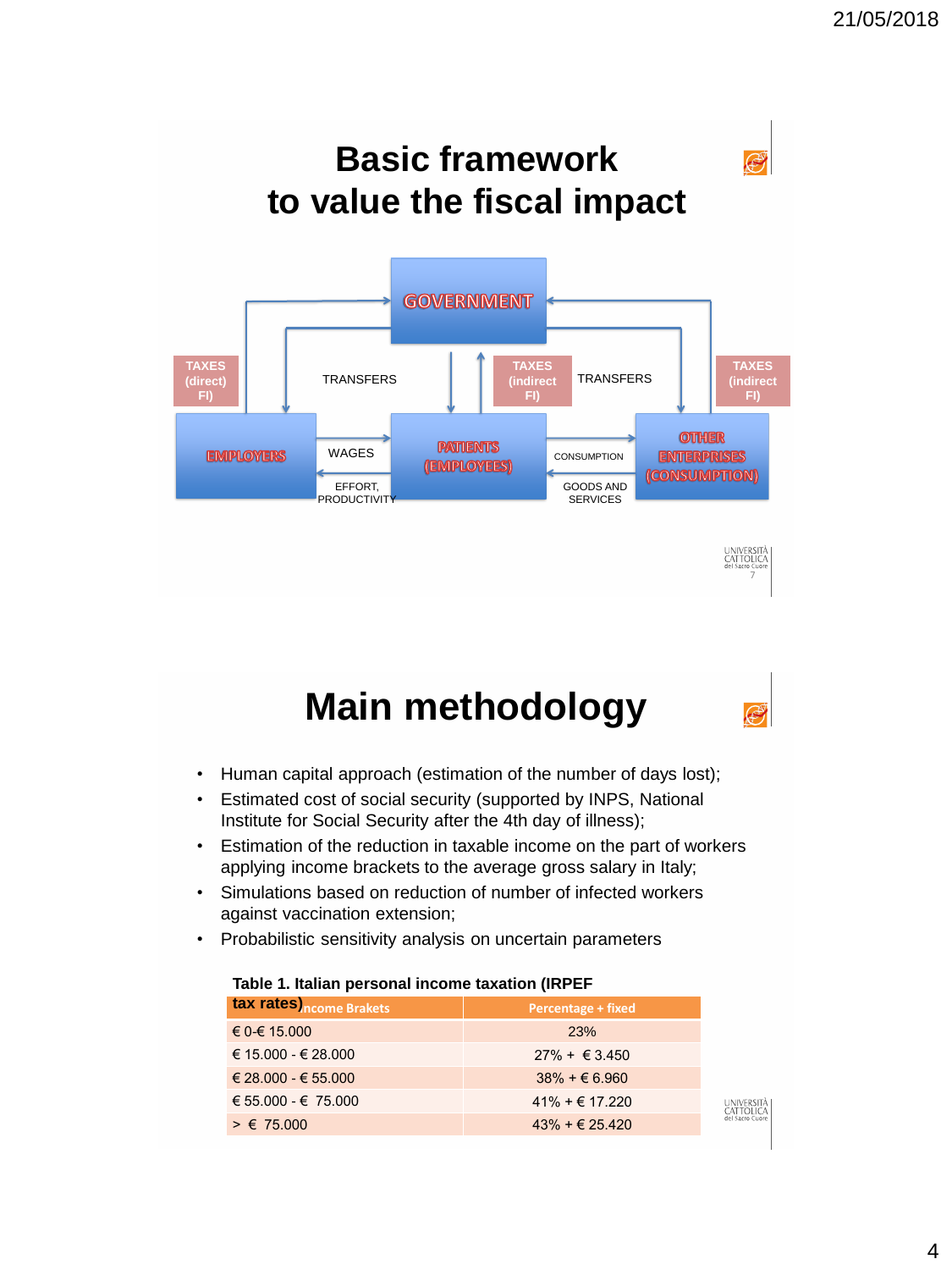

## **Sensitivity analysis**

- It studies changes in results with varying key parameters:
	- % sick workers;
	- # of days with disease;
	- Effectiveness vaccine (preliminary linear trend assumption);
	- Compensation on a fixed part;
	- Share flu-like syndromes compared to cases of influenza;
	- Gross hourly wage;
- Probabilistic approach
	- Multi-way probabilistic analysis – 1000 MonteCarlo simulations





### **INFLUENZA**

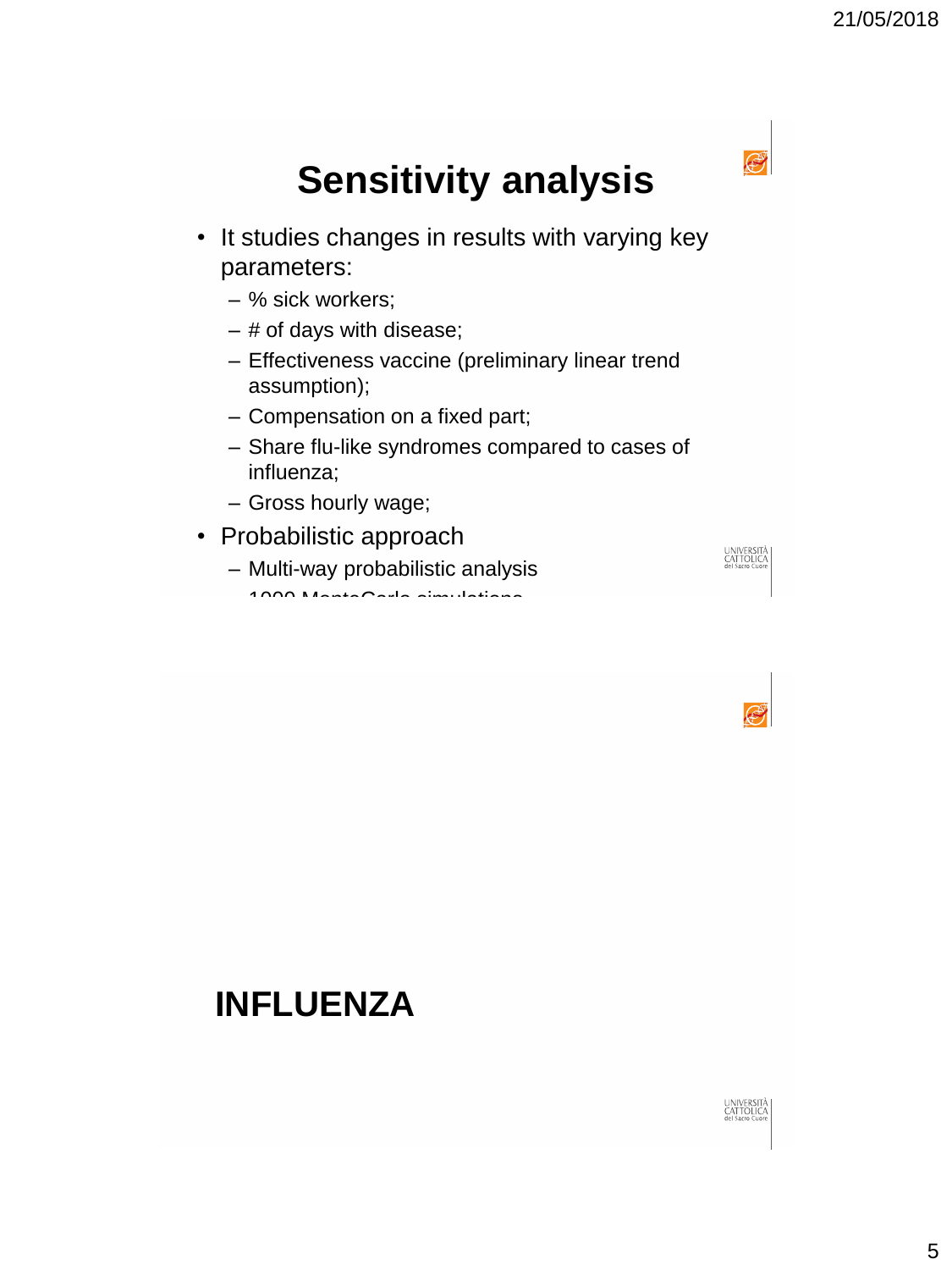#### **Influenza – Results**



...<br>11

UNIVERSITÀ<br>CATTOLICA

- Prevalence: 8% of italian workers (net of the unemployment rate 11,2%)
- 4,5 days of absence from work
- Gross hourly wage : € 18,00
- Average compensation by the National Social Secuity: 67% of the gross salary

| N of infected | Total days of<br>absence<br>from work | <b>Fiscal impact</b> | Social costs                  | <b>Total</b>                  | Increase in the tax<br>revenues | Decrease of<br>productivity lossess |
|---------------|---------------------------------------|----------------------|-------------------------------|-------------------------------|---------------------------------|-------------------------------------|
| <b>2,1MLN</b> | 9.72 MLN                              | € 159.563.520        | € 839.808.000 €               | 999.371.520                   |                                 | ۰                                   |
| 1,9MLN        | 8.64 MLN                              |                      | € 141.834.240 € 746.496.000 € | 888.330.240 €                 | 17.729.280                      | € 111.041.280.00                    |
| 1,7MLN        | 7,56 MLN                              | € 124.104.960        |                               | € 653.184.000 € 777.288.960 € | 35.458.560                      | € 222.082.560,00                    |
| 1,4MLN        | 6.48 MLN                              | € 106.375.680        | € 559.872.000 €               | 666.247.680 €                 | 53.187.840                      | € 333.123.840.00                    |
| 1,2MLN        | <b>5,4 MLN</b>                        | € 88.646.400         |                               | € 466.560.000 € 555.206.400 € | 70.917.120                      | € 444.165.120.00                    |

General prevalence 8% (Range 4-12%), 4,8 mln. In 2017-18 764 ICU cases and 173 deths.

#### **Influenza - sensitivity analysis**

| <b>Number of</b> | <b>FISCAL IMPACT + SOCIAL COSTS</b> |                     |                     | INCREASE OF INCOME TAXES + DECREASE OF<br><b>SOCIAL COSTS</b> |
|------------------|-------------------------------------|---------------------|---------------------|---------------------------------------------------------------|
| <b>INFECTED</b>  | <b>25TH PERCENT</b>                 | <b>75TH PFRCFNT</b> | <b>25TH PERCENT</b> | <b>75TH PERCENT</b>                                           |
| 1,8-2,2 MLN      | € 726.519.622                       | €1.134.184.689      |                     |                                                               |
| $1,7 - 2,1$ MLN  | € 645.795.219                       | € 1.008.164.168     | € 80.724.402        | €126.020.521                                                  |
| 1,6-2 MLN        | € 565.070.817                       | € 882.143.647       | € 161.448.804       | € 252.041.042                                                 |
| 1,5 -1,9 MLN     | €484.346.414                        | € 756.123.126       | € 242.173.207       | € 378.061.563                                                 |
| 1,4-1,8 MLN      | €403.622.012                        | € 630.102.605       | € 322.897.609       | € 504.082.084                                                 |



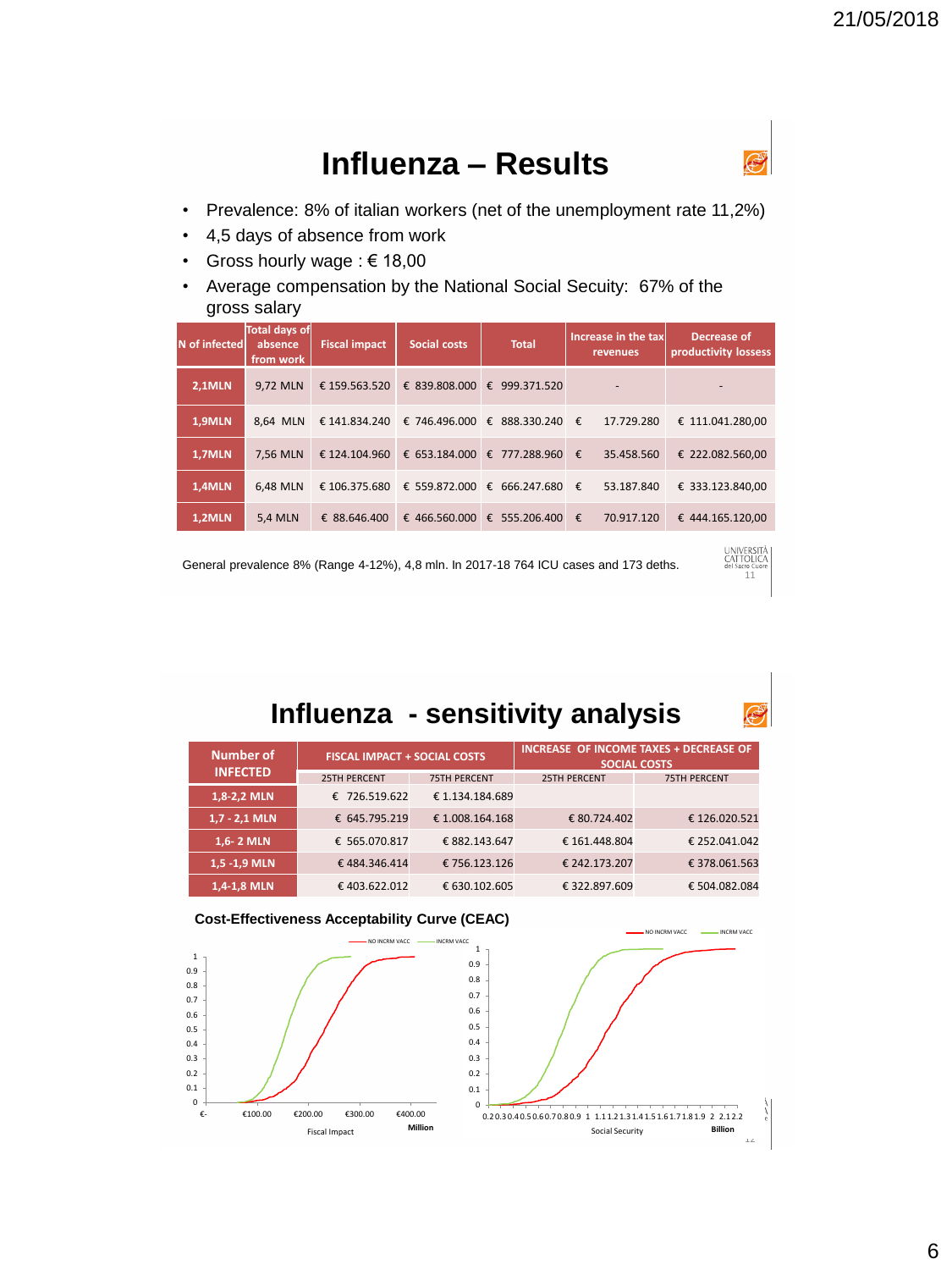

### **PNEUMOCOCCUS**



UNIVERSITÀ<br>CATTOLICA

14

#### **Pneumococcus- Results**

- 306/100.000 ( Sterrantino C et al. Eur Respir J 2013; 42:17-37)
- 10 31 working days lost (hospitalizations), Weighted mean: 16 (Personne et al.)
- Hourly avarege salary (ISTAT) : € 18,00
- Average compensation given from the National Social Security: 67% of the gross salary

| N of infected | Total days of<br>absence from<br>work | <b>Fiscal impact</b> | <b>Social costs</b>          |              | <b>Total</b> | Increase in the<br>fiscal revenues | Decrease of<br>productivity lossess |
|---------------|---------------------------------------|----------------------|------------------------------|--------------|--------------|------------------------------------|-------------------------------------|
| 90.000        | 1.440.000                             |                      | € 23.639.040 € 124.416.000 € |              | 148.055.040  | $\overline{a}$                     | $\overline{\phantom{a}}$            |
| 81.000        | 1.296.000                             |                      | € 21.275.136 € 111.974.400 € |              | 133.249.536  | € 2.363.904                        | € 12.441.600                        |
| 72.000        | 1.152.000                             | € 18.911.232 €       | 99.532.800                   | $\mathbf{f}$ | 118,444,032  | €4.727.808                         | € 24.883.200                        |
| 63.000        | 1.008.000                             | € 16.547.328 €       | 87.091.200 $\epsilon$        |              | 103.638.528  | € 7.091.712                        | € 37.324.800                        |
| 54.000        | 864.000                               | € 14.183.424 €       | 74.649.600 €                 |              | 88.833.024   | €9.455.616                         | € 49.766.400                        |
|               |                                       |                      |                              |              |              |                                    | <b>UNIVERSITA</b><br>CATTOLICA      |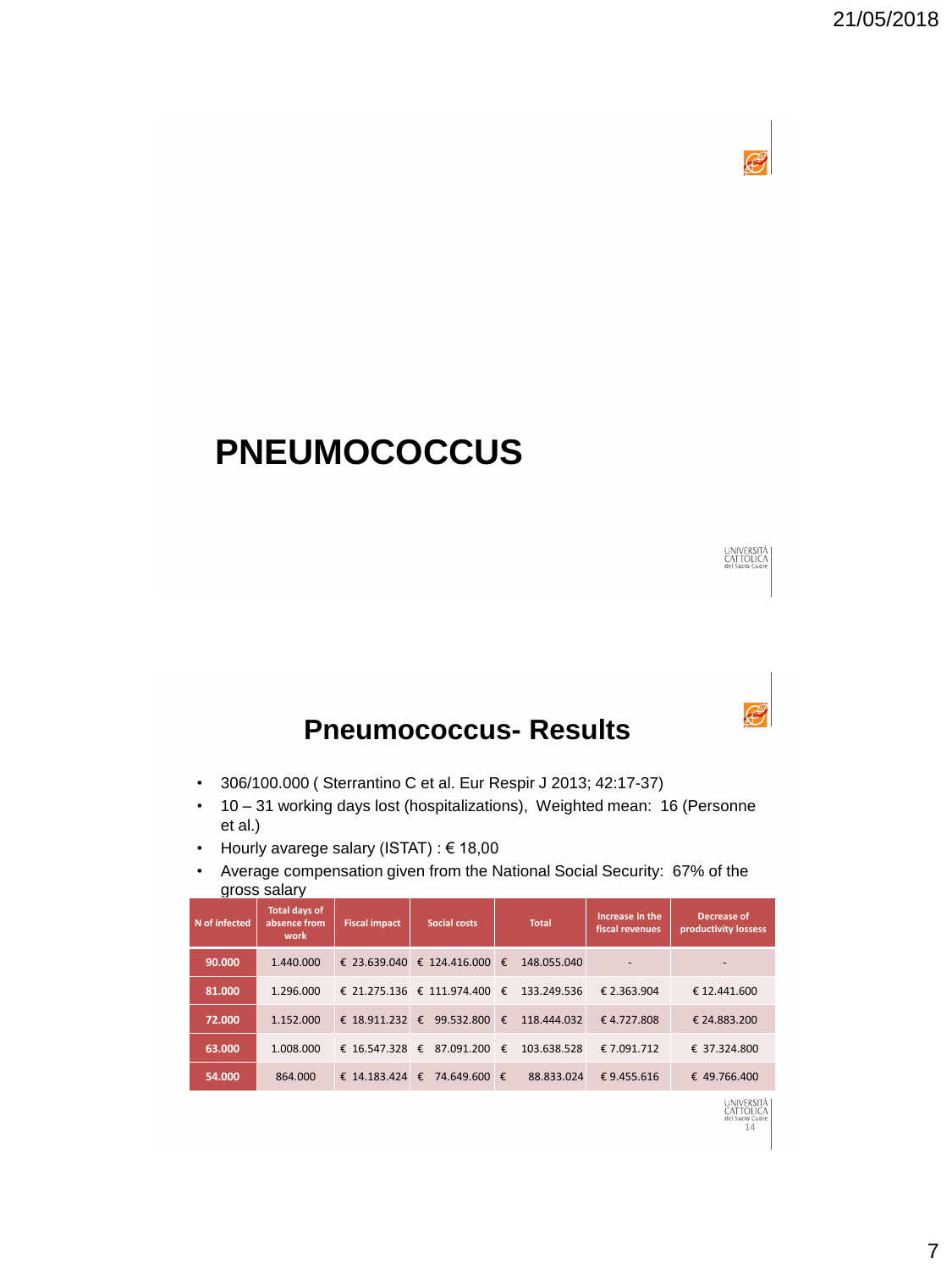#### **Pneumococcus:10 yrs results projection**

| Year           | <b>Increase of income</b><br>taxes |            | <b>Productivity loss</b> |             | <b>Total effect</b> |             |
|----------------|------------------------------------|------------|--------------------------|-------------|---------------------|-------------|
| $\mathbf 0$    | €                                  | 4.727.808  | €                        | 24.883.200  | €                   | 29.611.008  |
| $\mathbf{1}$   | €                                  | 4.590.104  | €                        | 24.158.446  | €                   | 28.748.551  |
| $\overline{2}$ | €                                  | 4.326.614  | €                        | 22.771.652  | €                   | 27.098.267  |
| 3              | €                                  | 3.959.464  | €                        | 20.839.288  | €                   | 24.798.753  |
| 4              | €                                  | 3.517.933  | €                        | 18.515.437  | €                   | 22.033.370  |
| 5              | €                                  | 3.034.600  | €                        | 15.971.579  | €                   | 19.006.179  |
| 6              | €                                  | 2.541.429  | €                        | 13.375.946  | €                   | 15.917.375  |
| $\overline{7}$ | €                                  | 2.066.414  | €                        | 10.875.868  | €                   | 12.942.283  |
| 8              | €                                  | 1.631.247  | €                        | 8.585.510   | €                   | 10.216.757  |
| 9              | €                                  | 1.250.215  | €                        | 6.580.079   | €                   | 7.830.294   |
| 10             | €                                  | 930.277    | €                        | 4.896.196   | €                   | 5.826.474   |
| total          | €                                  | 32.576.109 | €                        | 171.453.205 | €                   | 204.029.315 |

• Discount rate 3%

• Hp 20.000 less infected from the base case





### **HERPES ZOSTER**

#### UNIVERSITÀ<br>CATTOLICA<br>del Sacro Cuore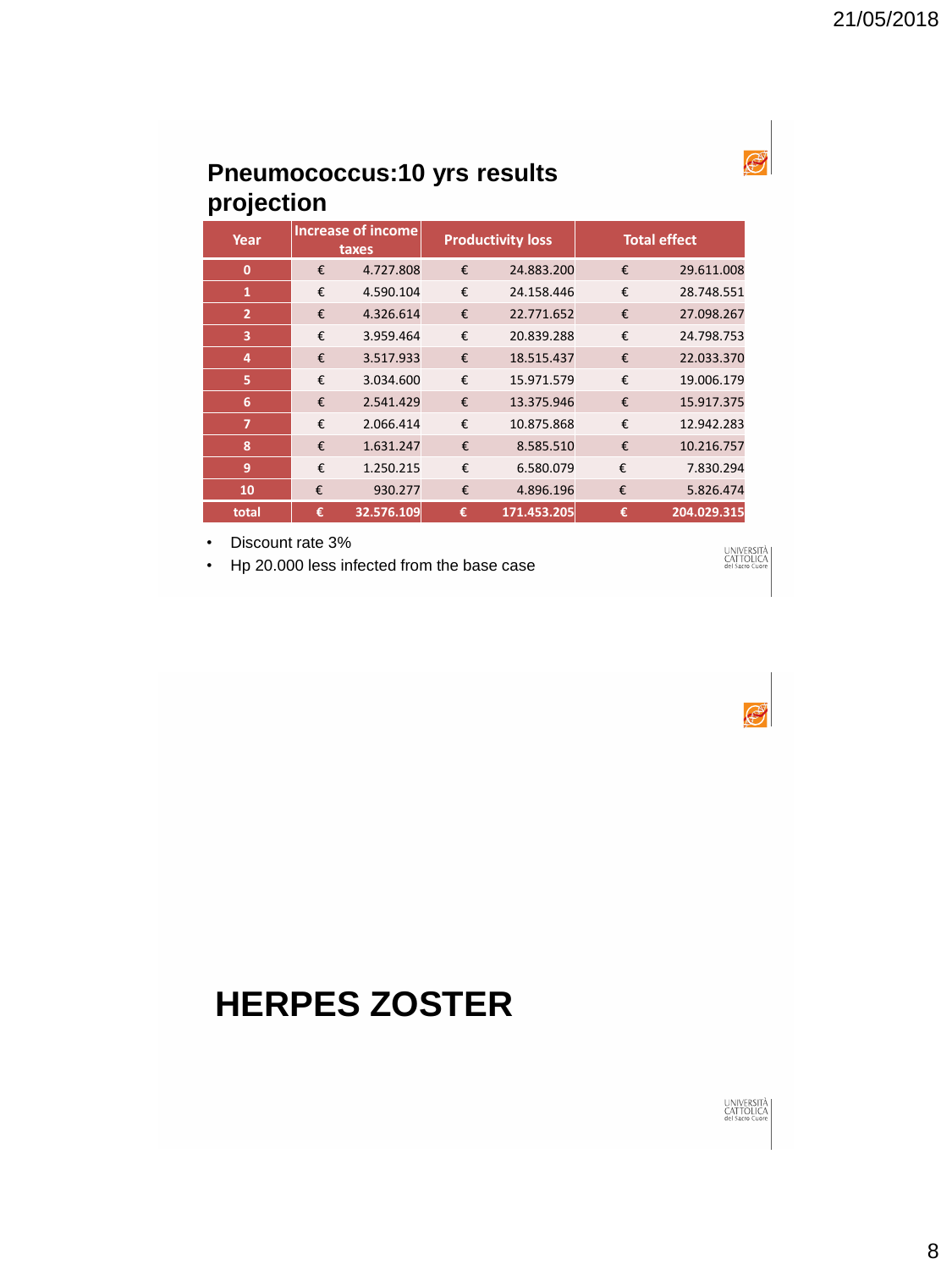UNIVERSITÀ<br>CATTOLICA<br>del Sacro Guore<br>17

## **HZ**

- HZ occurs in the most severe forms and gives rise to PHN in individuals aged 50 and over
- Incidence of subjects aged 50-64: 3.95-6.45 per 1000 (Alicino et al., 2017, Gialloreti et al., 2010, Bricout et al., 2010)
- PHN cases 15.29-17.65% of HZ accidents (Alicino et al. 2017)
- Working days lost: 6 days for HZ and 10 for PHN (Panatto et al., Gialloreti et al., Ruggeri et al.,)
- Unemployment rate in Italy 11.2%

|                    | .<br>æ                                           |   |                         |                     |              |   |                                       |            |                                               |  |  |  |
|--------------------|--------------------------------------------------|---|-------------------------|---------------------|--------------|---|---------------------------------------|------------|-----------------------------------------------|--|--|--|
| N of<br>linfectedl | <b>Total days</b><br>of<br>absence<br> from work |   | <b>Fiscal</b><br>impact | <b>Social costs</b> | <b>Total</b> |   | Increase in<br>the fiscal<br>revenues |            | Decrease of<br>productivity<br><b>lossess</b> |  |  |  |
| 6400               | 38400                                            | € | 630,000                 | € 4.147.200         | € 4.777.200  |   |                                       |            |                                               |  |  |  |
| 6000               | 36000                                            | € | 590.625                 | € 3.888,000         | € 4.478.625  |   | € 39.375                              | €          | 259,200                                       |  |  |  |
| 5500               | 33000                                            | € | 541.406                 | € 3.564.000         | € 4.105.406  | € | 88.593                                | $\epsilon$ | 518.400                                       |  |  |  |
| 5000               | 30000                                            | € | 492.187                 | € 3.240.000         | € 3.732.187  |   | € 118.125                             | €          | 1.555.200                                     |  |  |  |

**HZ Results**

### **PHN Results**

|      | from work |              | of absence   Fiscal impact<br>Social costs | <b>Total</b> | Increase in the<br>fiscal revenues |   | productivity<br>lossess |
|------|-----------|--------------|--------------------------------------------|--------------|------------------------------------|---|-------------------------|
| 1050 | 10500     | 100,000<br>€ | € 1.134.000                                | € 1.234,000  |                                    |   |                         |
| 800  | 8000      | 76.190<br>€  | € 864,000                                  | € 940.190    | € 23.809                           | € | 384.000                 |
| 500  | 5000      | €<br>47.619  | € 540,000                                  | € 587.619    | € 47.619                           | € | 768,000                 |
| 300  | 3000      | 28.571<br>€  | € 324,000                                  | € 352.571    | € 71.428                           |   | $$1.152.000$ /ERSITÀ    |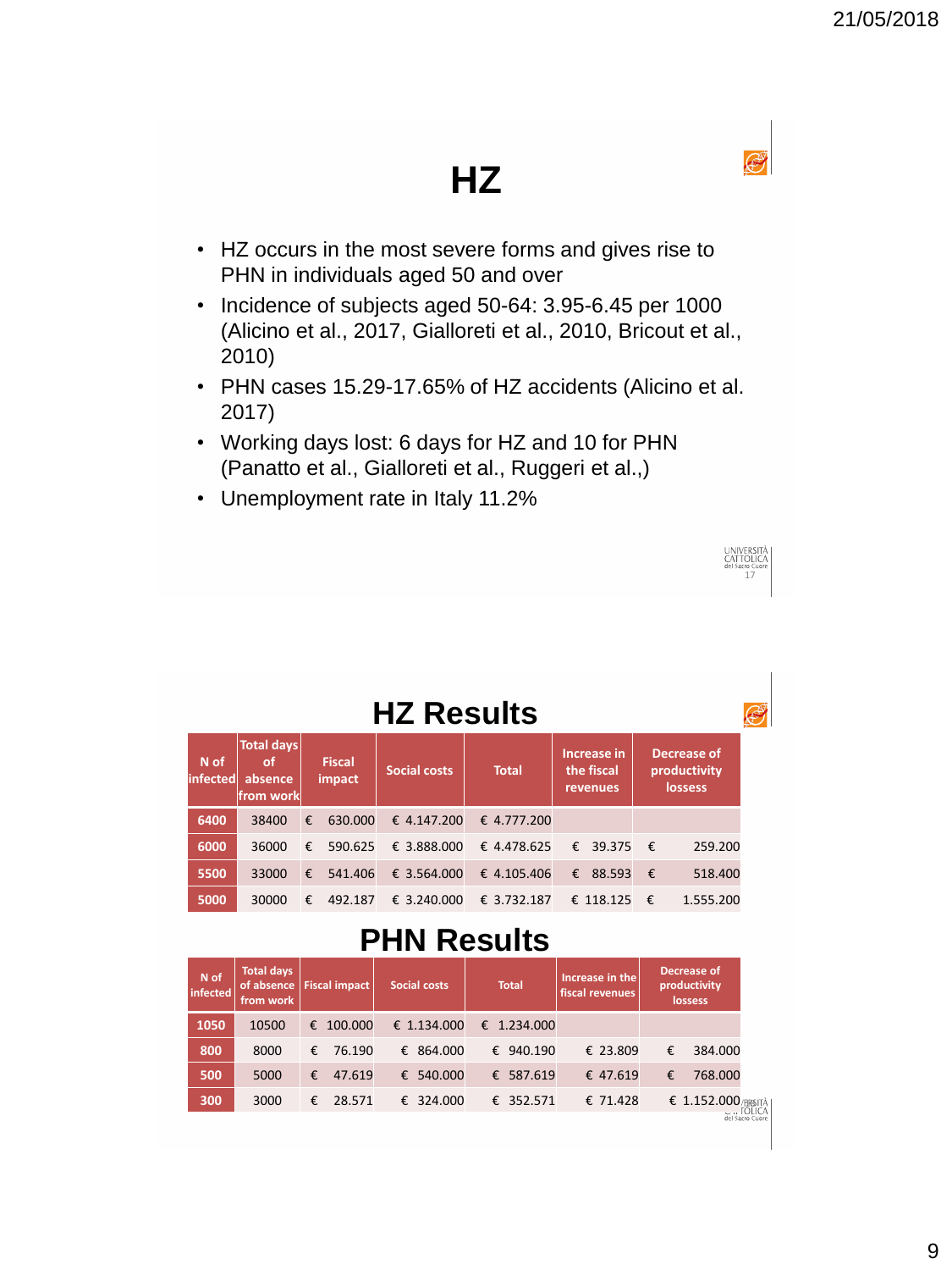#### **HZ /PHN – 10 years results (Projection)**

| Year           | Increase of income taxes |         | <b>Productivity loss</b> |           |   | <b>Total effect</b> |
|----------------|--------------------------|---------|--------------------------|-----------|---|---------------------|
| $\bf{0}$       | €                        | 100.000 | €                        | 600.000   | € | 700.000             |
| 1              | €                        | 97.087  | €                        | 582.524   | € | 679.611             |
| $\overline{2}$ | €                        | 91.514  | €                        | 549.085   | € | 640.599             |
| 3              | €                        | 83.748  | €                        | 502.490   | € | 586.238             |
| 4              | €                        | 74.409  | €                        | 446.456   | € | 520.865             |
| 5              | €                        | 64.186  | €                        | 385.117   | € | 449.303             |
| 6              | €                        | 53.754  | €                        | 322.529   | € | 376.284             |
| $\overline{7}$ | €                        | 43.707  | €                        | 262.246   | € | 305.953             |
| 8              | €                        | 34.503  | €                        | 207.019   | € | 241.522             |
| 9              | €                        | 26.443  | €                        | 158.663   | € | 185.107             |
| 10             | €                        | 19.676  | €                        | 118.060   | € | 137.737             |
| <b>Total</b>   | €                        | 689.031 | €                        | 4.134.191 | € | 4.823.223           |

• Hp: reduction of 1000 for HZ and 200 for Phn on respect of base case

• Discount rate 3%



### **To sum up …**

| Per capita impact                              | <b>INFLUENZA</b> |           | <b>PNEUMOCOCCO</b> |                                         | HZ/PHN |      | <b>POOLED</b>  |                  |
|------------------------------------------------|------------------|-----------|--------------------|-----------------------------------------|--------|------|----------------|------------------|
|                                                | FI               | <b>PS</b> | F1                 | <b>PS</b>                               | FI     | PS   | FI             | <b>PS</b>        |
| <b>Benefit</b>                                 | €<br>90          | € 555     |                    | € 266 € 1.377 € 171 € 2.000             |        |      | $\epsilon$ 150 | $\epsilon$ 1.200 |
| <b>Net Benefit</b><br>(on cost of vaccination) | €                | 40 € 505  |                    | € 181 € 1.292 € 74 € 1.902 € 78 € 1.128 |        |      |                |                  |
| <b>Cost/Benefit Ratio</b>                      | 1,8              | 11,1      | 3,1                | 16,2                                    | 1,7    | 20.0 | 2,0            | 16.0             |

FI = Fiscal Impact

PS = Social security savings

| <b>Pathologies</b>          | <b>Example of policy</b>                       | <b>Reduction</b><br>of # of<br>infected | <b>Reduction</b><br>of #<br>working<br>days lost | <b>Fiscal</b><br><b>Impact</b> | <b>Social</b><br><b>Security</b><br><b>Savings</b> | <b>Total</b><br><b>Economic</b><br><b>Impact</b> |
|-----------------------------|------------------------------------------------|-----------------------------------------|--------------------------------------------------|--------------------------------|----------------------------------------------------|--------------------------------------------------|
| Influenza                   | Extension of coverage (age<br>$50-64$          | $-200.000$                              | 1.080.000                                        | 17.729.280                     |                                                    | 111.041.280 128.770.560                          |
| <b>Pneumococcus</b>         | Communication strategies<br>$(10 \text{ yrs})$ | $-9.000$                                | 144,000                                          | 2.363.904                      | 12.441.600                                         | 14.805.504                                       |
| <b>Herpes</b><br>Zoster/PHN | Communication strategies<br>(10yrs)            | $-1.200$                                | 35.500                                           | 689.031                        | 4.134.191                                          | 4.823.223                                        |
| <b>Total Impact</b>         |                                                | $-210.200$                              | 1.259.500                                        |                                |                                                    | 20.782.215 127.617.071 148.399.287<br>2U         |